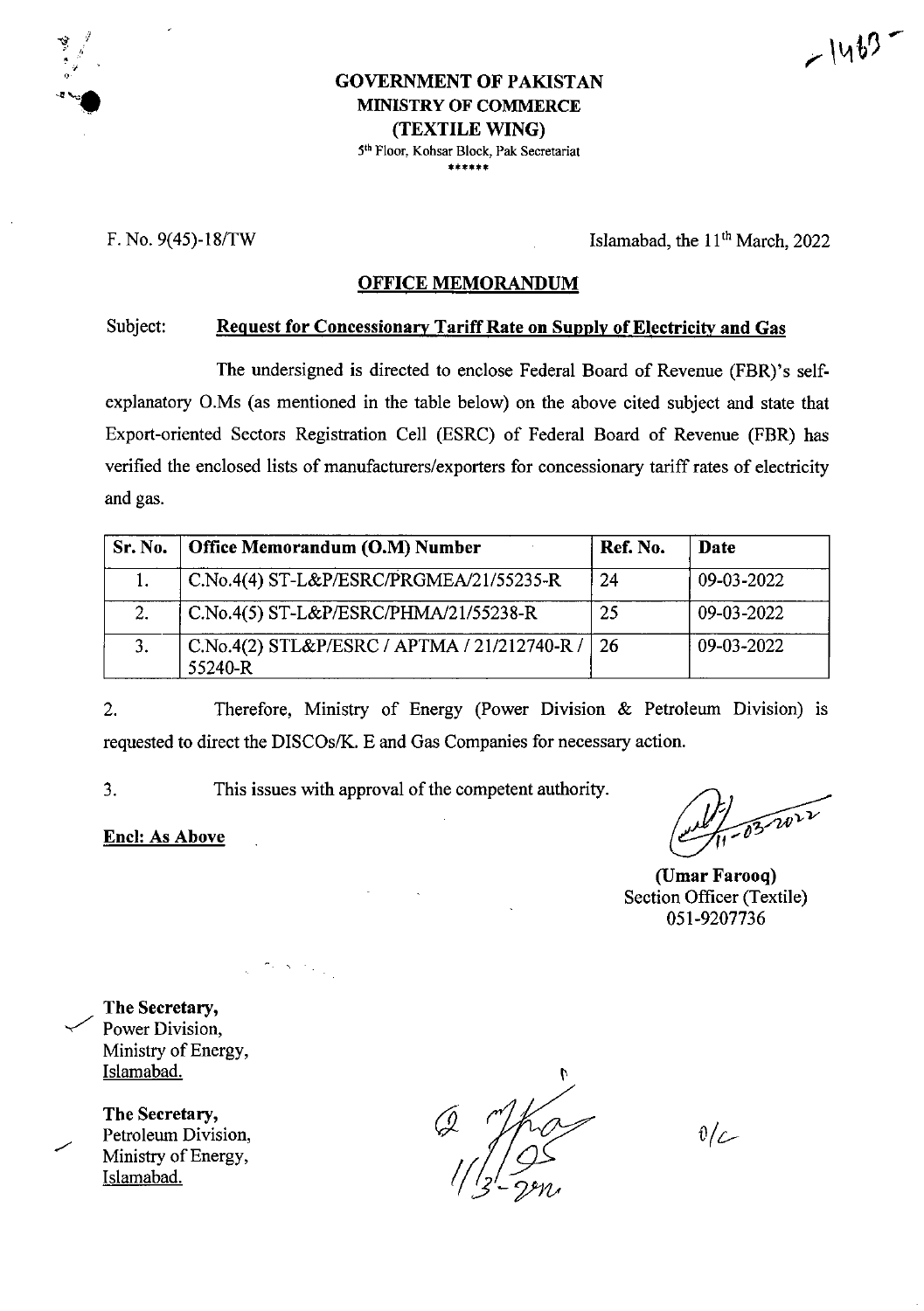$1460$ 

 $\bullet$  : **i bffice**<br>-<br>-  $\frac{1}{2}$ 

i

## **Government of Pakistan Revenue Division Federal Board ofRevenue Inland Revenue**

**4(4)** ST-L&P/ESRC/PRGMEA/2 $\sqrt{\text{S}}$ S<sub>2</sub>S<sub>S-1</sub> $\varphi$  Islamabad, the 9<sup>th</sup> March, 2022

## Office Memorandum Ref: 24/2022

# **Subject:** Request for Concessionary Tariff Rate on Supply of Electricity and Gas

I am directed to refer to Ministry of Commerce O.M letter No 9(1) TID/12-RDA dated 31.08.2021 conveying decision of ECC of the Cabinet incase No.ECC-308/27/2021 dated 16.08.2021 for continuation of concessionary utility tariffto five export-oriented sectors for the FY 2021-22 and requested FBR for implementation by continuing registration of new entrants.

*Hi* Accordingly, Pakistan Readymade Garments Manufacturers & Exporters Association **gif** (PRGMEA) has forwarded the case of the following taxpayer-duly recommended for grant of concessionary tariff rate on supply of Electricity. The particulars of taxpayers were verified with the data available with FBR and as recommended by the **PRGMEA,** the case is forwarded for allowing concessionary rate-tariffthrough respective DISCO: **2.**

| S.H | <b>Business Name</b>                 | Ref # for which concessionary tariff rate is required |              |                    |         |  |
|-----|--------------------------------------|-------------------------------------------------------|--------------|--------------------|---------|--|
|     |                                      | <b>Electricity</b>                                    |              | Gas                |         |  |
|     |                                      | Consumer/A/C#                                         | <b>DISCO</b> | Consumer/<br>A/C H | Company |  |
|     | M/s D.L Nash (Pvt) Ltd.<br>1325820-6 | 0400002241507                                         | K. Electric  | $\blacksquare$     |         |  |

**(Khalid Mehmood)** Second Secretary (ST L&P)

**The Secretary** Ministry of Commerce Government of Pakistan Islamabad **<sup>s</sup>**

Cc:

?

- (i)  $\angle$  DG(Textile) Ministry of Commerce, Islamabad.
- (ii) Chief(ST-Ops) FBR, Islamabad
- (iii) ChiefCommissioner-IR, CTO Karachi
- Pakistan Readymade Garments Manufacturers *&* Exporters Association **(PRGMEA)** (iv)
- Master File.  $(v)$

ED(Textile)<sup>11</sup>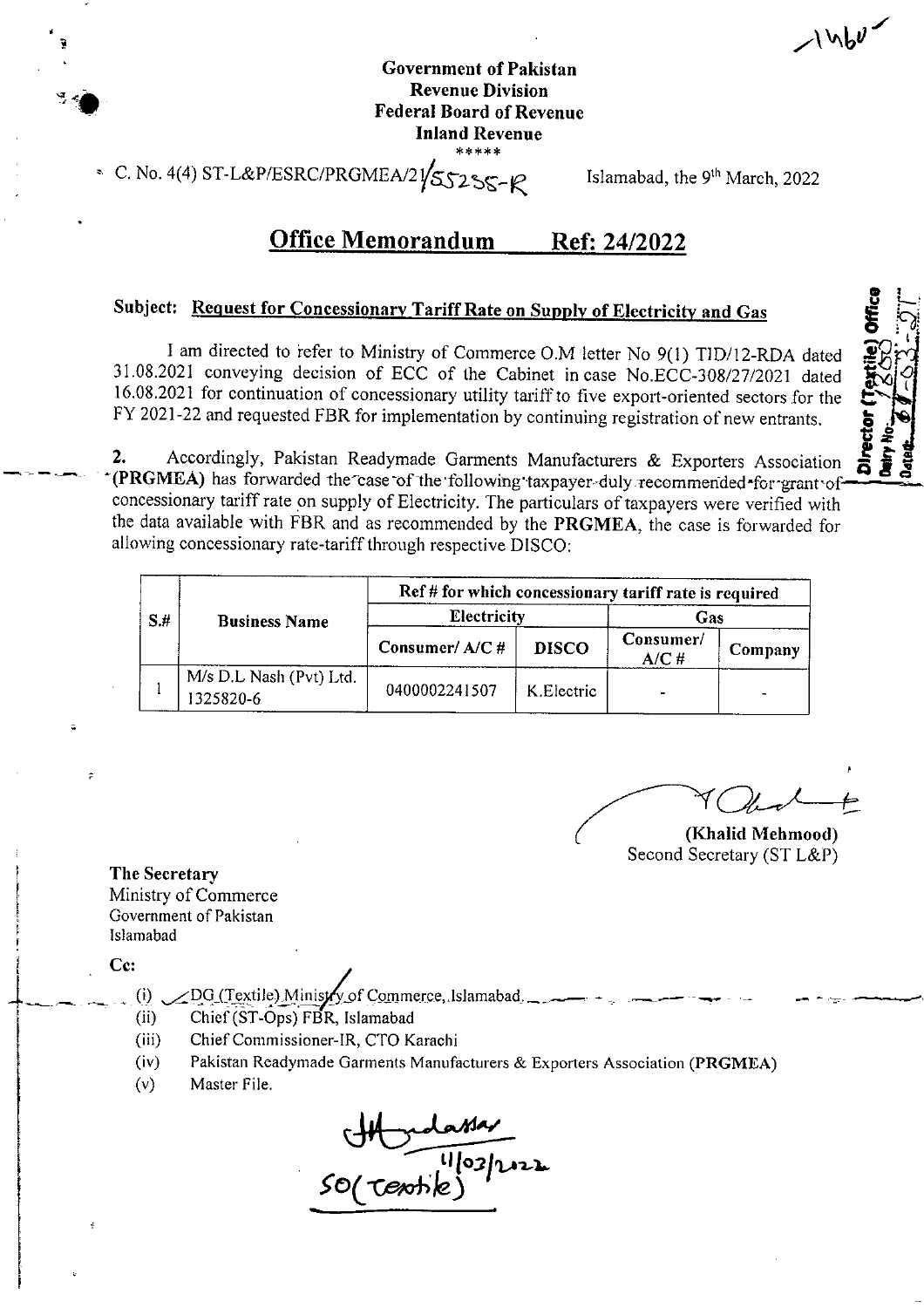**Government** of Pakistan **Revenue Division Federal Board of Revenue Inland Revenue \*\*\*\*\***

**u**

w © JN

# C. No.4(5) ST-L&P/ESRC/PHMA/21/ $s_5z_8$ - $R$  Islamabad, the 9st March, 2022

### Office Memorandum Ref: 25/2022

## **Subject; Request for Concessionary Tariff Rate on Sunnlv of Electricity and Gas** ©

<sup>I</sup> am directed to refer to Ministry of Commerce O.M letter No 9(1) TID/12-RDA dated **i** 31.08,2021 conveying decision of ECC of the Cabinet incase No.ECC-308/27/2021 dated 16.08.2021 for continuation of concessionary utility tariffto five export-oriented sectors for the FY 2021-22 and requested FBR for implementation by continuing registration of new entrants.

Pakistan Hosiery Manufacturers & Exporters Association (PHMA) has forwarded the z. Pakistan Hosiery Manufacturers & Exporters Association (**FIIMA)** has forwarded the **g**<br>cases of the following taxpayers duly recommended for grant of concessionary tariff-rate-onsupply of Electricity. The particulars of taxpayers were verified with the data available with FBR and as recommended by the PHMA, the case is forwarded for allowing concessionary rate-tariff through respective DISCO:

| S# | <b>Business Name &amp; NTN</b>         | Ref # for which concessionary tariff rate is required |              |                      |         |  |
|----|----------------------------------------|-------------------------------------------------------|--------------|----------------------|---------|--|
|    |                                        | Electricity                                           |              | Gas                  |         |  |
|    |                                        | Consumer/ $A/C$ #                                     | <b>DISCO</b> | Consumer/<br>$A/C$ # | Company |  |
|    | M/s HS Textile Industries<br>6633079-7 | 0400034784289                                         | K. Electric  |                      |         |  |

**(Khalid Mehmood)** Second Secretary (ST L&P)

**The Secretary** Ministry of Commerce Government of Pakistan Islamabad

**Cc:**

DG (Textile) Ministry of Commerce, Islamabad.  $\big($ i $\big)$ 

Chief (Sales Tax-Operations) FBR (HQ); Islamabad  $(i)$ 

- Pakistan Hosiery Manufacturers & Exporters Association (PHMA)  $(iii)$
- Master File. (iv)

 $\frac{20}{103}$